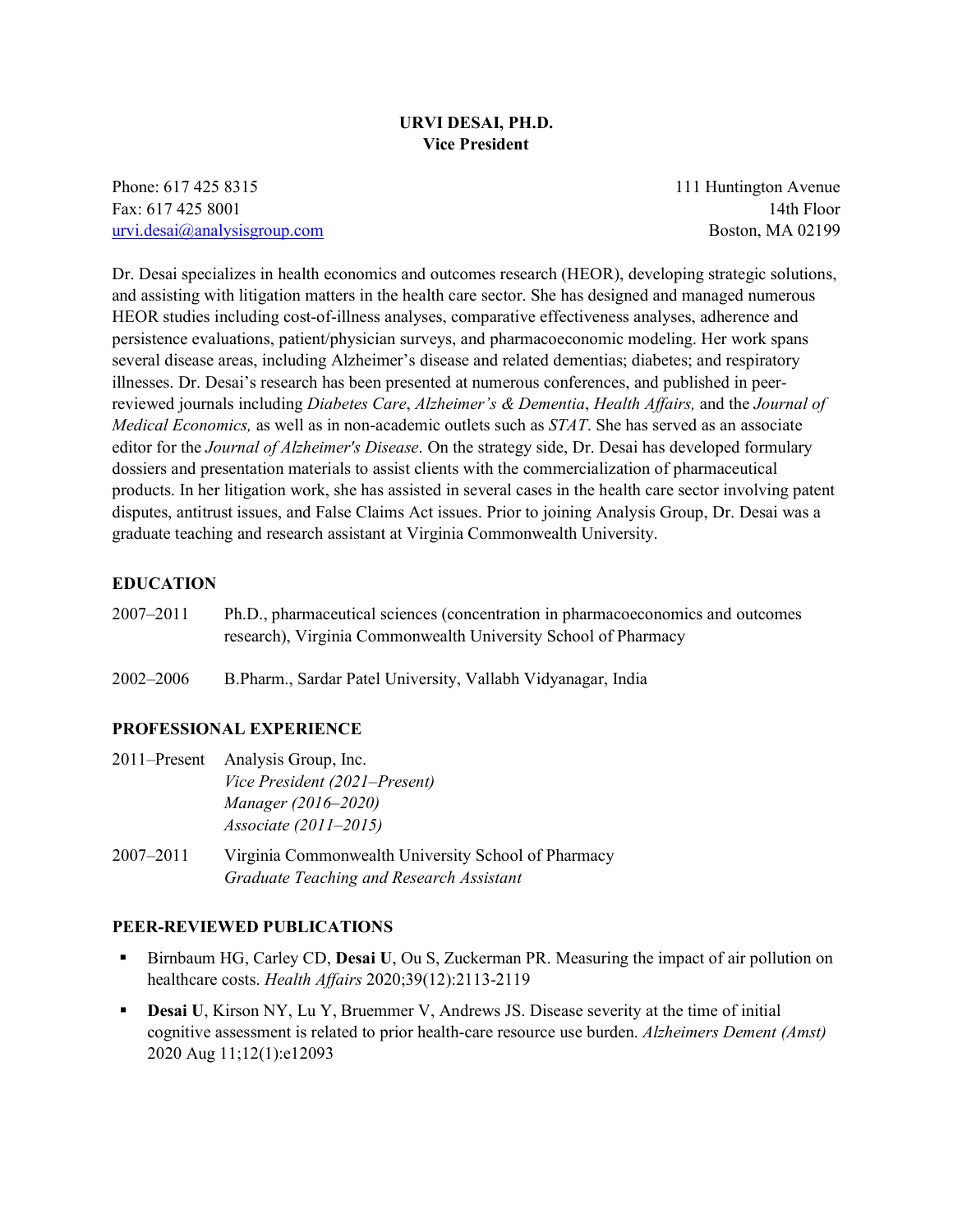- Balogh EG, Perez-Nieves M, Cao D, Hadjiyianni I, Ashraf N, **Desai U**, Snoek FJ, Sturt JA. Key strategies for overcoming psychological insulin resistance in adults with type 2 diabetes: the UK subgroup in the EMOTION study. *Diabetes Ther*. 2020;11(8):1735-1744
- Tang T, Hessler D, Polonsky WH, Fisher L, Reed B, Irani T, **Desai U**, Perez-Nieves M. Successful healthcare provider strategies to overcome psychological insulin resistance in United States and Canada. *The Journal of the American Board of Family Medicine* 2020;33(2):198-210
- Kirson NY, Meadows ES, **Desai U**, Smith BP, Cheung HC, Zuckerman P, Matthews BR. Temporal and geographic variation in the incidence of Alzheimer's disease diagnosis in the US between 2007 and 2014. *Am Geriatr Soc* 2020;68(2):346-353
- Andrews JS, **Desai U**, Kirson NY, Zichlin ML, Ball DE, Matthews BR. Disease severity and minimal clinically important differences in clinical outcome assessments for Alzheimer's disease clinical trials. *Alzheimers Dement (N Y)* 2019;5:354-363
- Stuckey H. Fisher L., Polonsky WH, Hessler D, Snoek FJ, Tang TS, Hermanns N, Mundet X, Silva M, Sturt J, Okazaki K, Cao D, Hadjiyianni I, Ivanova JI, **Desai U**, Perez-Nieves M. Key factors for overcoming psychological insulin resistance: an examination of patient perspectives through content analysis. *BMJ Open Diabetes Research & Care* 2019;7:e000723
- Polonsky WH, Fisher L, Hessler D, Stuckey H, Snoek FJ, Tang T, Hermanns N, Mundet X, Silva M, Sturt J, Okazaki K, Hadjiyianni I, Cao D, Ivanova J, **Desai U**, Perez-Nieves M. Identifying solutions to psychological insulin resistance: an international study. *Journal of Diabetes and Its Complications* 2019;33(4):307-314
- **Desai U, Kirson NY, Ye W, Mehta NR, Wen J, Andrews JS. Trends in health service use and** potentially avoidable hospitalizations before Alzheimer's disease diagnosis: a matched, retrospective study of US Medicare beneficiaries. *Alzheimer's & Dementia: Diagnosis, Assessment, & Disease Monitoring* 2019;11:125-135
- **Desai U**, Kirson NY, Kim J, Khunti K, King S, Trieschman E, Hellstern M, Hunt PR, Mukherjee J. Time to treatment intensification after monotherapy failure and its association with subsequent glycemic control among 93,515 patients with type 2 diabetes. *Diabetes Care* 2018 Oct;41(10):2096- 2104
- Dell'Agnello G, **Desai U**, Kirson NY, Wen J, Meiselbach MK, Reed CC, Belger M, Lenox-Smith A, Martinez C, Rasmussen J. Reliability of Coded Data to Identify Earliest Indications of Cognitive Decline, Cognitive Evaluation, and Alzheimer's disease Diagnosis: A Pilot Study in England *BMJ Open* 2018;8(3):e019684
- Fowler NR, Campbell NL, Pohl GM, Munsie LM, Kirson NY, **Desai U**, Trieschman EJ, Meiselbach MK, Andrews JS, Tanaka Y, Boustani M. One Year Impact of the Medicare Annual Wellness Visit on Detection of Cognitive Impairment: A Cohort Study. *Journal of the American Geriatrics Society* 2018 May;66(5):969-975
- Suzuki S, **Desai U**, Strizek A, Ivanova JI, Garcia-Horton V, Cai Z, Schmerold L, Liu X, Perez-Nieves M. Characteristics, treatment patterns, and economic outcomes of patients initiating injectable medications for management of Type 2 diabetes mellitus in Japan: : Results from a Retrospective Claims Database Analysis *Diabetes Therapy* 2018 Jun;9(3):1125-1141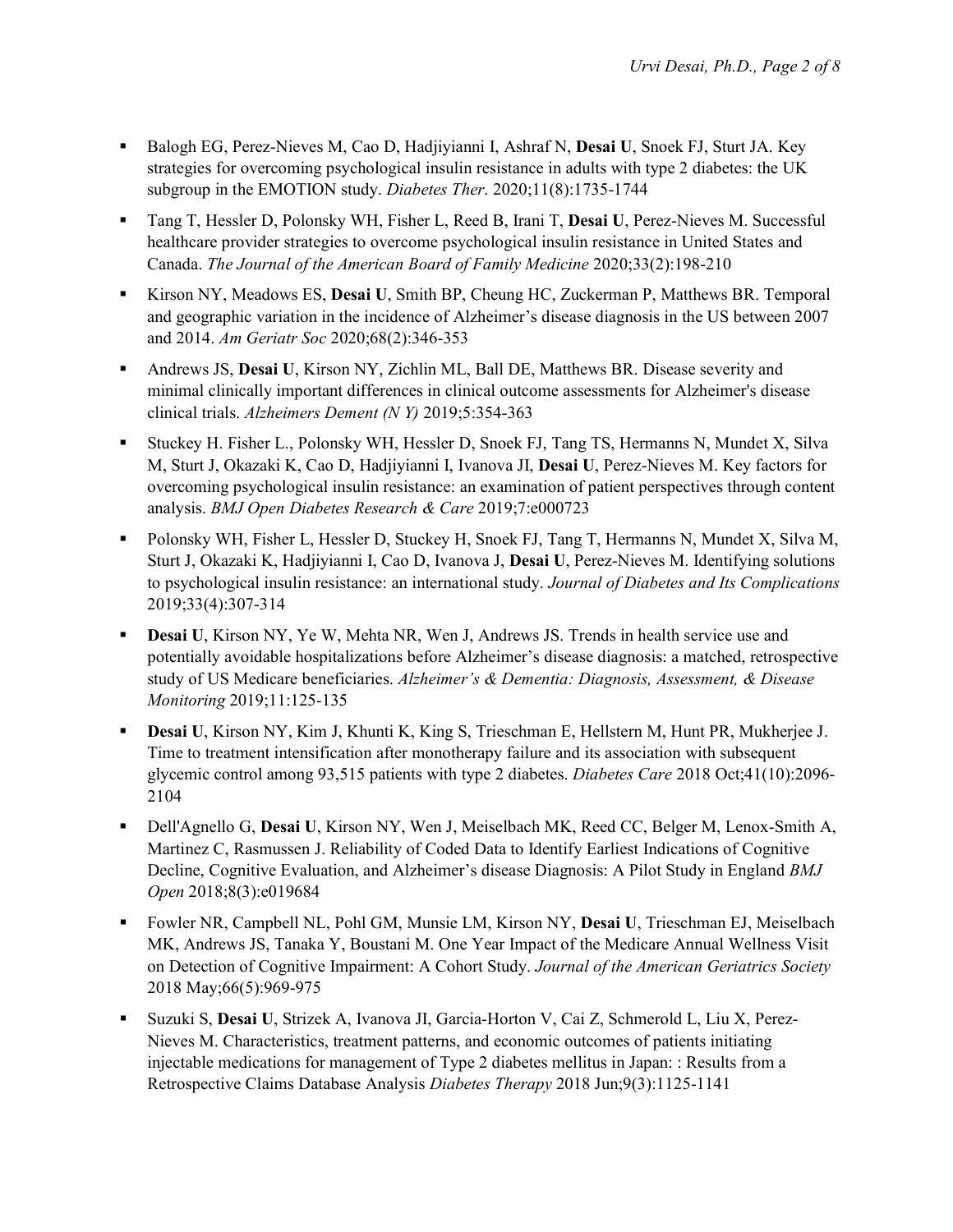- Kirson NY, Andrews JS, **Desai U**, King SB, Schonfeld S, Birnbaum HG, Ball DE, Kahle-Wrobleski K. Patient Characteristics and Outcomes Associated with Receiving an Earlier Versus Later Diagnosis of Probable Alzheimer's Disease. *J Alzheimers Dis* 2018;61(1):295-307
- Andrews JS, **Desai U**, Kirson NY, Enloe CJ, Ristovska LJ, King S, Birnbaum HG, Fleisher AS, Ye W, Kahle-Wrobleski K. Functional limitations and health care resource utilization for individuals with cognitive impairment without dementia: Findings from a US population-based survey. *Alzheimer's and Dementia: Diagnosis, Assessment & Disease Monitoring* 2017;6:65-74
- Hadjiyianni I, **Desai U**, Suzuki S, Ivanova JI, Cao D, Kirson NY, Chida D, Enloe C, Birnbaum HG, Perez-Nieves M. Basal Insulin Persistence, Associated Factors, and Outcomes After Treatment Initiation: A Retrospective Database Study Among People with Type 2 Diabetes Mellitus in Japan. *Diabetes Ther* 2017;8(1):149-166
- Happich M, Kirson NY, **Desai U**, King S, Birnbaum HG, Reed C, Belger M, Lenox-Smith A, Price D. Excess costs associated with possible misdiagnosis of Alzheimer's disease among patients with vascular dementia in a UK CPRD population. *Journal of Alzheimer's Disease* 2016;53:171–183
- Kirson NY, **Desai U**, Ristovska LJ, Birnbaum HG, Ye W, Andrews JS, Ball DE, Kahle-Wrobleski K. Assessing the economic burden of Alzheimer's disease patients first diagnosed by specialists. *BMC Geriatrics* 2016;16:138 DOI 10.1186/s12877-016-0303-5
- Perez-Nieves M, Kabul S, **Desai U**, Ivanova JI, Kirson, NY, Cummings AK, Birnbaum HG, Duan R, Cao D, Hadjiyianni I. Basal Insulin Persistence, Associated Factors, and Outcomes after Treatment Initiation among People with Type 2 Diabetes Mellitus in the US. *Curr Med Res Opin* 2016;32(4):669-80
- Kao DP, Lindenfeld J, Macaulay DS, Birnbaum HG, Jarvis JL, **Desai US**, Page RL. Impact of a telehealth and care management program on all-cause mortality and healthcare utilization in patients with heart failure. *Telemed J E Health* 2016;22(1):2-11
- Lefebvre P, Duh MS, Lafeuille MH, Gozalo L, **Desai U**, Robitalle M, Albers F, Yancey S, Ortega H, Forshag M, Lin X, Dalal A. Acute and chronic systemic corticosteroid-related complications in patients with severe asthma. *J Allergy Clin Immunol* 2015;136(6):1488-95
- Hunter CA, Kirson NY, **Desai U**, Cummings AKG, Faries DE, Birnbaum HG. Medical costs of Alzheimer's disease misdiagnosis among US Medicare beneficiaries. *Alzheimers Dement*  2015;11(8):887-95
- Eby EL, Szymialis RA, Ivanova JI, **Desai U**, Birnbaum HG, Cummings AKG, SanRoman A, Deschamps K, Gelwicks S, Swindle RW. Do units and costs of comparable insulins differ by manufacturer? *Am J Pharm Benefits* 2015;7(3):e62-e72
- Rice JB, **Desai U**, Ristovska LJ, Cummings AKG, Birnbaum HG, Skornicki M, Margolis DJ, Parsons NB. Economic outcomes among Medicare patients receiving bioengineered cellular technologies for treatment of diabetic foot ulcers. *J Med Econ* 2015;18(8):586–595
- Au DH, Macaulay DS, Jarvis JL, **Desai US**, Birnbaum HG. Impact of a telehealth and care management program for patients with chronic obstructive pulmonary disease. *Ann Am Thorac Soc* 2015;12(3):323-331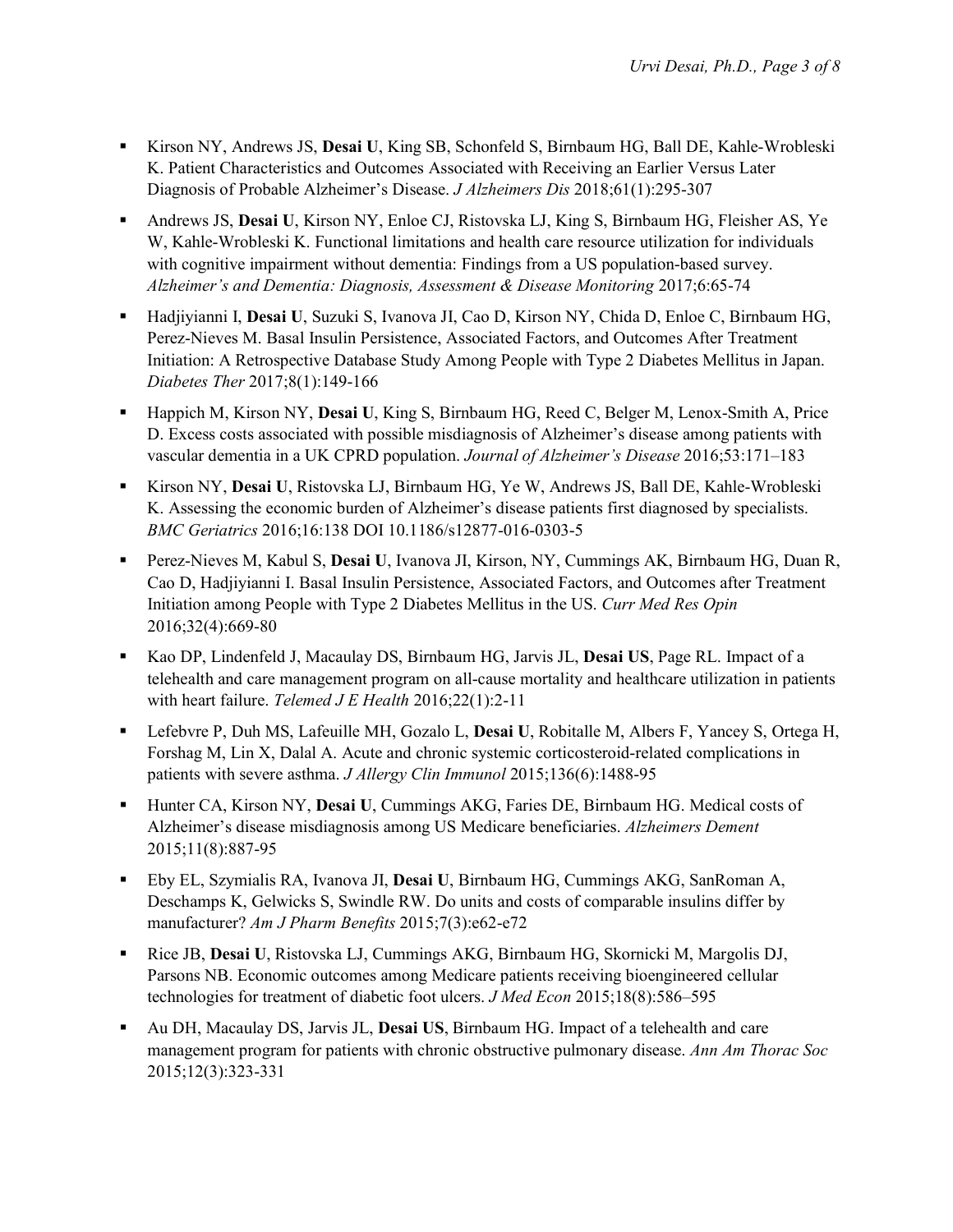- Rice JB, **Desai U**, Cummings AK, Birnbaum HG, Skornicki M, Parsons NB. Burden of venous leg ulcers in the United States. *J Med Econ* 2014;17(5):347-356
- Rice JB, **Desai U**, Cummings AK, Birnbaum HG, Skornicki M, Parsons NB. Burden of diabetic foot ulcers for Medicare and Private Insurers. *Diabetes Care* 2014;37(3):651-658

# **CONFERENCE PRESENTATIONS**

- Bonaca MP, Hess CN, Kharat A, **Desai U**, Milentijevic D, Laliberte F, Zuckerman P, Benson J, Lefebvre P, Hiatt WR. Incidence and costs of major atherothrombotic vascular events among patients with peripheral artery disease after revascularization. Poster presentation at AHA Scientific Sessions, November 2020
- Mouchet J, Betts KA, Ionescu-Itty R, Butler LM, Delmar P, Georgieva M, Kulalert T, **Desai U**. Cognitive and functional progression along the continuum from MCI to Alzheimer's disease: a latent class analysis using the NACC data. Poster presentation at Alzheimer's Association International Conference, July 2020
- **Desai U**, Kirson NY, Guglielmo A, Le HH, Spittle T, Tseng-Tham J, Shawi M, Sheehan JJ. Cost efficiency of esketamine nasal spray versus standard of care for treatment-resistant depression. Poster presentation at the Annual International Meeting of ISPOR, May 2019
- **Desai U**, Rice JB, Mannick J, Teo G, Zuckerman P, Birnbaum H, Berger M. Medicare savings resulting from reductions in prevalence of respiratory tract infections among the elderly. Poster presentation at the AMCP Annual Meeting, April 2019
- **Desai U**, Rice JB, Lavery LA. Diabetic foot ulcer patients receiving HBO are more complex than comparison groups. Poster presentation at the Fall Symposium of Advanced Wound Care, November 2018
- Rice JB, **Desai U**, Lavery LA. Patients receiving HBO have fewer above-the-knee amputations than comparison groups. Poster presentation at the Fall Symposium of Advanced Wound Care, November 2018
- Rice JB, **Desai U**, Lavery LA. HBO patients with diabetic foot ulcers already cost the system more than comparison groups in the year before treatment begins. Poster presentation at the Fall Symposium of Advanced Wound Care, November 2018
- Fisher L, Polonsky WH, Hessler D, Ivanova JI, **Desai U**, Cao D, Snoek FJ, Perez-Nieves M. Patientlevel predictors of delay in insulin initiation and periods of insulin discontinuation among adults with type 2 diabetes. Poster presentation at EASD 54<sup>th</sup> Annual Meeting, October 2018
- Andrews JS, **Desai U**, Kirson NY, Zichlin M, Ball DE, Matthews BR. Do the minimal clinically important difference estimates for clinical outcome assessments for Alzheimer's disease differ by disease severity? Poster presentation at Alzheimer's Association International Conference, July 2018
- Stuckey H, Polonsky WH, Fisher L, Hessler D, Snoek FJ, Tang T, Hermanns N., Mundet-Tuduri X, Silva M, Sturt J, Okazaki K, Cao D, Hadjiyianni I, Ivanova JI, **Desai U**, Perez-Nieves M. Key factors for overcoming psychological insulin resistance: An examination of a large international sample through content analysis. Podium presentation at ADA 78<sup>th</sup> Scientific Sessions, June 2018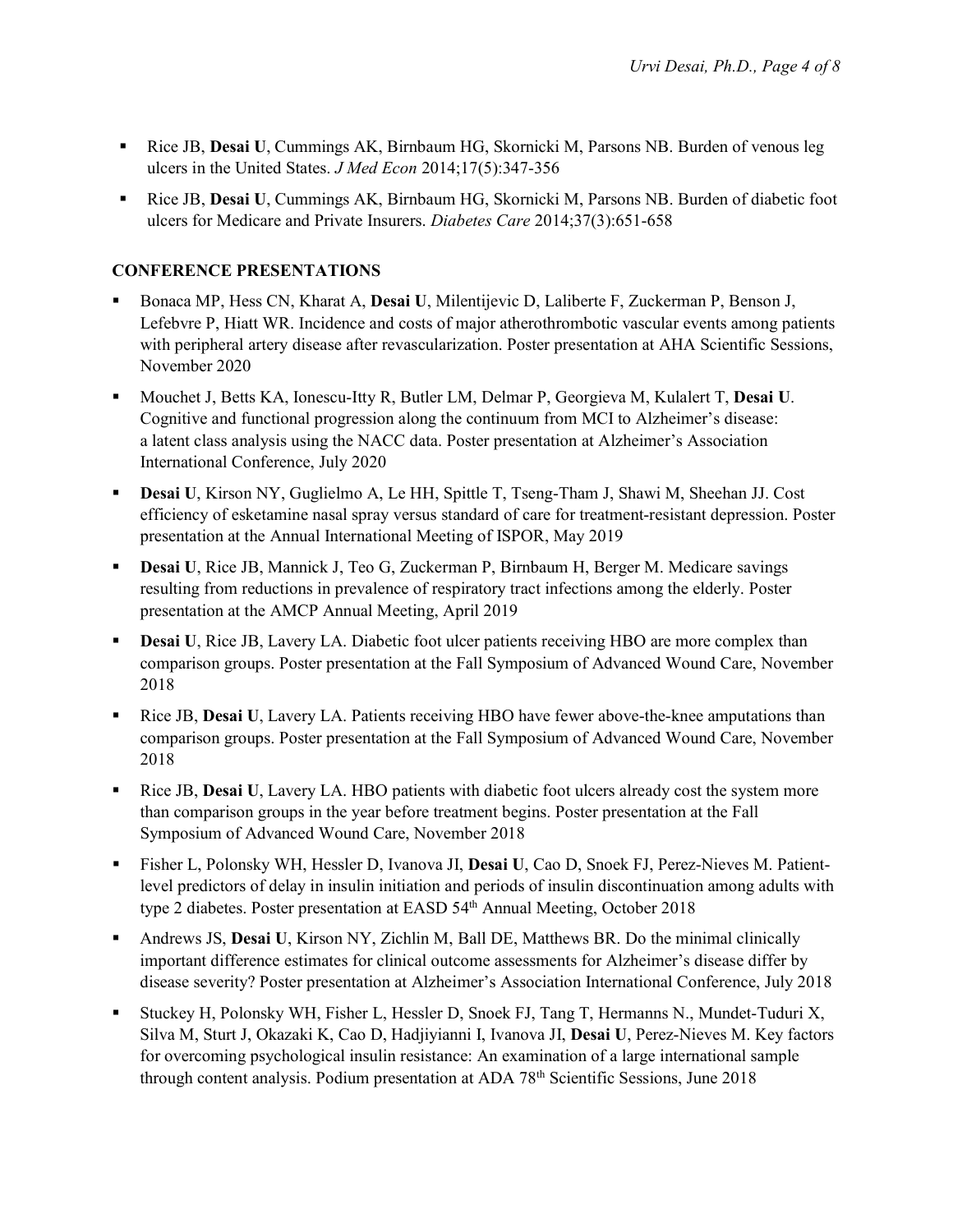- Tang T, Hessler D, Polonsky WH, Fisher L, Hadjiyianni I, Cao D, Reed B, Kalirai S, Irani T, Ivanova JI, **Desai U**, Perez-Nieves M. Successful healthcare provider strategies to overcome psychological insulin resistance in US and Canada. Poster presentation at ADA 78<sup>th</sup> Scientific Sessions, June 2018
- Hessler D, Polonsky WH, Fisher L, Snoek FJ, Hadjiyianni, I, Cao D, Ivanova, JI, **Desai U**, Perez-Nieves M. Attitudes among adults with type 2 diabetes affecting insulin initiation and discontinuation. Poster presentation at ADA 78<sup>th</sup> Scientific Sessions, June 2018
- Polonsky WH, Fisher L, Stuckey H, Hessler D, Snoek FJ, Hadjiyianni I, Cao D, Pollom D, Kalirai S, Ivanova JI, **Desai U**, Perez-Nieves M. Identifying solutions to psychological insulin resistance: An international study. Poster presentation at IDF 2017 Congress, December 2017
- Andrews JS, **Desai U**, Kirson NY, Zichlin M, Schonfeld S, Ball DE, Green C. Clinical Attributes and Disease Progression among Patients with Mild Cognitive Impairment Associated with Alzheimer's disease: Findings from the National Alzheimer's Coordinating Center; Poster presentation at CTAD 2017
- Teh HH, **Desai U**, Kirson NY, Hellstern M, Leigh PS, Mukherjee J, Khunti K. Renal outcomes with DPP-4 inhibitors compared with sulfonylurea as add-on to metformin among patients with type 2 diabetes. Podium presentation at 53<sup>rd</sup> Annual Meeting, EASD, September 2017
- **Desai U**, Kirson NY, Mehta N, Wen J, Sheng Y, Ye W, Andrews JS. Trends in health service use and potentially avoidable hospitalizations prior to Alzheimer's disease diagnosis: a matched retrospective study of US Medicare beneficiaries. Podium presentation at Alzheimer's Association International Conference, July 2017
- Fowler NR, Campbell NL, Pohl GM, Munsie LM, Kirson NY, **Desai U**, Trieschman EJ, Meiselbach MK, Andrews JS, Tanaka Y, Boustani M. Is the annual wellness visit adequate to impact cognitive care? Poster presentation at Alzheimer's Association International Conference, July 2017
- **Desai U, Huang M, Kirson NY, King SB, Hellstern M, Schonfeld S, Birnbaum HG, Lee A. Patient** characteristics and treatment adherence among patients treated with delayed-release dimethyl fumarate for relapsing remitting multiple sclerosis in Israel. Poster presentation at 22<sup>nd</sup> Annual International meeting, ISPOR, May 2017
- Kim J, **Desai U**, Kirson NY, King S, Trieschman E, Hellstern M, Hunt P, Mukherjee J. Time to treatment intensification and its association with subsequent macrovascular outcomes among patients with type 2 diabetes. Podium presentation at  $52<sup>nd</sup>$  Annual Meeting, EASD, September 2016
- **Desai U**, Kirson NY, Kim J, Khunti K, King S, Trieschman E, Hellstern M, Hunt PR, Mukherjee J. Time to treatment intensification and its association with subsequent macrovascular outcomes among patients with type 2 diabetes. Poster presentation at 52<sup>nd</sup> Annual Meeting, EASD, September 2016
- **Desai U**, Kirson NY, Kim J, Khunti K, King S, Trieschman E, Hellstern M, Hunt PR, Mukherjee J. Time to treatment intensification and its association with subsequent glycemic control among patients with type 2 diabetes. Featured presentation at ADA  $76<sup>th</sup>$  Scientific Sessions, June 2016
- Hadjiyianni I, **Desai U**, Ivanova JI, Kirson NY, Enloe CJ, Cummings AK, Birnbaum HG, Suzuki SJ, Duan R, Raibouaa A, Cao D, Perez-Nieves M. Basal insulin persistence, associated factors, and outcomes after treatment initiation among people with type 2 diabetes mellitus in Japan. Poster presentation at ISPOR 18th Annual European Congress, November 2015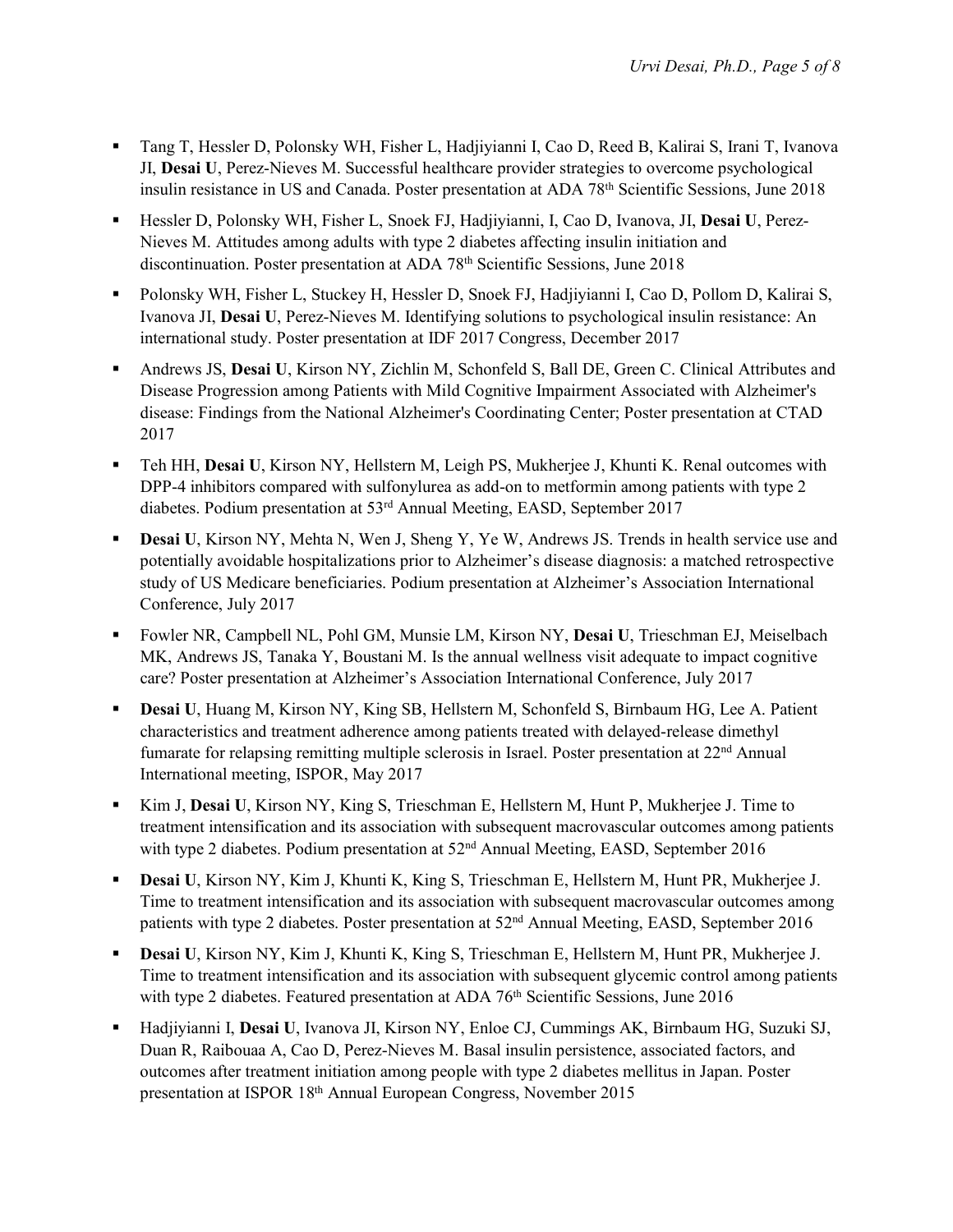- Andrews JS, Kirson NY, **Desai U**, Enloe CJ, Ristovska LJ, King S, Birnbaum HG, Fleisher AS, Ye W, Kahle-Wrobleski K. Functional limitations and healthcare resource utilization for individuals with cognitive impairment without dementia: findings from a us population-based survey. Poster presentation at Alzheimer's Association International Conference, July 2015
- **Desai U**, Kabul S, Ivanova JI, Kirson NY, Cummings AKG, Ristovska LJ, Birnbaum HG, Hadjiyanni I, Duan R, Cao D, Perez-Nieves M. Factors associated with basal insulin persistence after initiation among people with Type 2 diabetes mellitus. Poster presentation at American Diabetes Association Scientific Sessions, June 2015
- Rice JB, **Desai U**, Ristovska LJ, Cummings AKG, Birnbaum HG, Skornicki M, Margolis DJ, Parsons NB. Economic outcomes among Medicare patients receiving bioengineered cellular technologies for treatment of diabetic foot ulcers. Poster presentation at ISPOR 20<sup>th</sup> Annual International Meeting, May 2015
- Lefebvre P, Duh MS, Lafeuille MH, Gozalo L, **Desai U**, Albers F, Yancey S, Ortega H, Forshag M, Lin X, Dalal A. Economic and clinical burden of acute and chronic systemic corticosteroid-related complications in asthma patients. Poster presentation at American Thoracic Society International Conference, May 2015
- Lefebvre P, Huang J, Duh MS, Frois C, **Desai U**, Kageleiry A, Enloe CJ, Hammer M, Garber L. The impact of body mass index on diabetes progression and changes in patients' glycemic status over time in the real-world setting. Poster presentation at American Society of Bariatric Physicians' Annual Overcoming Obesity Symposium, September 2014
- Kirson NY, **Desai U**, King S, Birnbaum HG, Price D, Belger M, Hunter CA, Lenox-Smith AJ, Reed CC, Happich M. Excess costs associated with possible misdiagnosis of Alzheimer's disease among patients with vascular dementia in a UK CPRD population. Poster presentation at Alzheimer's Association International Conference, July 2014
- Kirson NY, **Desai U**, Ristovska L, Cummings AKG, Birnbaum HG, Kahle-Wrobleski K, Ye W, Andrews JS, Hunter CA Assessing the economic burden of Alzheimer's disease patients treated by specialists on the date of preliminary diagnosis of cognitive decline. Podium presentation at Alzheimer's Association International Conference, July 2014
- Ivanova JI, Foster S, **Desai U**, Hayes-Larson E, King S, Birnbaum HG, Swindle RW. Units and costs per day per claim of comparable insulins supplied to Medicaid patients. Poster presentation at ISPOR 19th Annual International Meeting, May 2014
- Kirson NY, **Desai U**, Cummings AKG, Birnbaum HG, Hunter CA. Estimation of the number of physicians specializing in treating adult dementia patients in the US: Applying the Appropriate Use Criteria to Medicare claims data. Poster presentation at 8th Human Amyloid Imaging Meeting, January 2014
- Hunter CA, Kirson NY, **Desai U**, Cummings AKG, San Roman AM, Faries DE, Hardwick C, Birnbaum HG. Excess costs associated with misdiagnosis of Alzheimer's disease among US Medicare beneficiaries with vascular dementia or Parkinson's disease. Podium presentation at Alzheimer's Association International Conference, July 2013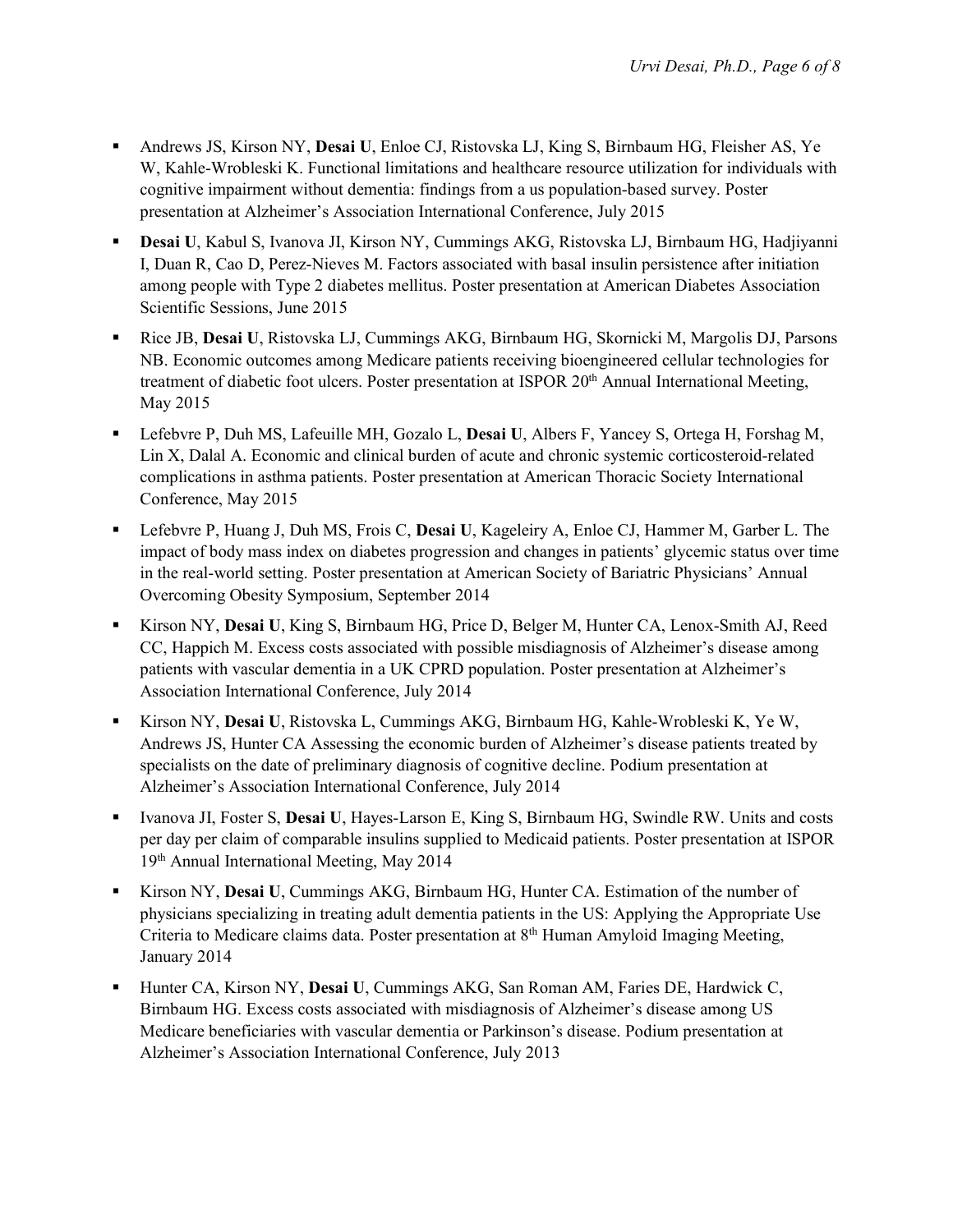- Rice JB, **Desai U**, Cummings AKG, Skornicki M, Parsons NB, Birnbaum HG. Medical, drug, and work-loss costs of diabetic foot ulcers. Podium presentation at ISPOR 18<sup>th</sup> Annual International Meeting, May 2013
- Rice JB, **Desai U**, Cummings AKG, Skornicki M, Parsons NB, Birnbaum HG. Medical, drug, and work-loss costs of venous leg ulcers. Poster presentation at ISPOR 18<sup>th</sup> Annual International Meeting, May 2013
- Rice JB, **Desai U**, Cummings AKG, Skornicki M, Parsons NB, Birnbaum HG. Healthcare resource utilization and economic burden of diabetic foot ulcers in privately-insured and Medicare populations. Poster presentation at the Spring Symposium of Advanced Wound Care, May 2013
- Rice JB, **Desai U**, Cummings AKG, Skornicki M, Parsons NB, Birnbaum HG. Healthcare resource utilization and economic burden of venous leg ulcers in privately-insured and Medicare populations. Poster presentation at the Spring Symposium of Advanced Wound Care, May 2013
- Au DH, Macaulay DS, Jarvis JL, **Desai US**, Birnbaum HG. Impact of a telehealth and care management program on resource utilization in Medicare beneficiaries with chronic obstructive pulmonary disease. Poster presentation at American Thoracic Society International Conference, May 2013
- Eby EL, Szymialis RA, Ivanova JI, **Desai U**, Birnbaum HG, Cummings AKG, SanRoman A, Deschamps K, Gelwicks S, Swindle RW. Units and costs of comparable insulin supplied to patients: is there a difference by manufacturer? Poster presentation at Academy of Managed Care Pharmacy, April 2013
- Page RL, Kao DP, Macaulay D, Birnbaum HG, Jarvis JL, **Desai U**, Lindenfeld J. Integrated telehealth and care management program reduces all-cause mortality in Medicare beneficiaries with heart failure. Podium presentation at American Heart Association Scientific Sessions, November 2012
- Ivanova JI, Birnbaum HG, **Desai U**, Kirson NY, Cummings AKG, SanRoman A, Rao S, Andrews R, Doan Q, Zachry W. Prevalence, comorbidity burden, and treatment of Alzheimer's disease among the elderly in the US. Poster presentation at Alzheimer's Association International Conference, July 2012
- **Desai U**, Ivanova JI, Birnbaum HG, Cummings AKG, Bornstein A, Karafilidis J, Spalding W. Comparisons of patient characteristics and healthcare costs by quartile among patients with allergic rhinitis. Poster presentation at ISPOR 17th Annual International Meeting, June 2012
- Ivanova JI, **Desai U**, Birnbaum HG, Cummings AKG, Bornstein A, Karafilidis J, Spalding W. Association of allergic rhinitis with asthma exacerbations and healthcare costs in asthma patients. Podium presentation at ISPOR 17<sup>th</sup> Annual International Meeting, June 2012
- **Desai U**, Carroll NV. Impact of Medicare Part D coverage gap on beneficiaries' adherence to prescription medications. Poster presentation at ISPOR 17<sup>th</sup> Annual International Meeting, June 2012
- Patel D, Holdford H, **Desai U**, Carroll N. Economic Burden of Anaphylaxis in the United States. Poster presentation at ISPOR 15<sup>th</sup> Annual International Meeting, May 2010
- **Desai U, Carroll NV. A cost-consequence analysis comparing an established and a novel epinephrine** autoinjector for anaphylaxis. Poster presentation at ISPOR 14<sup>th</sup> Annual International Meeting, May 2009